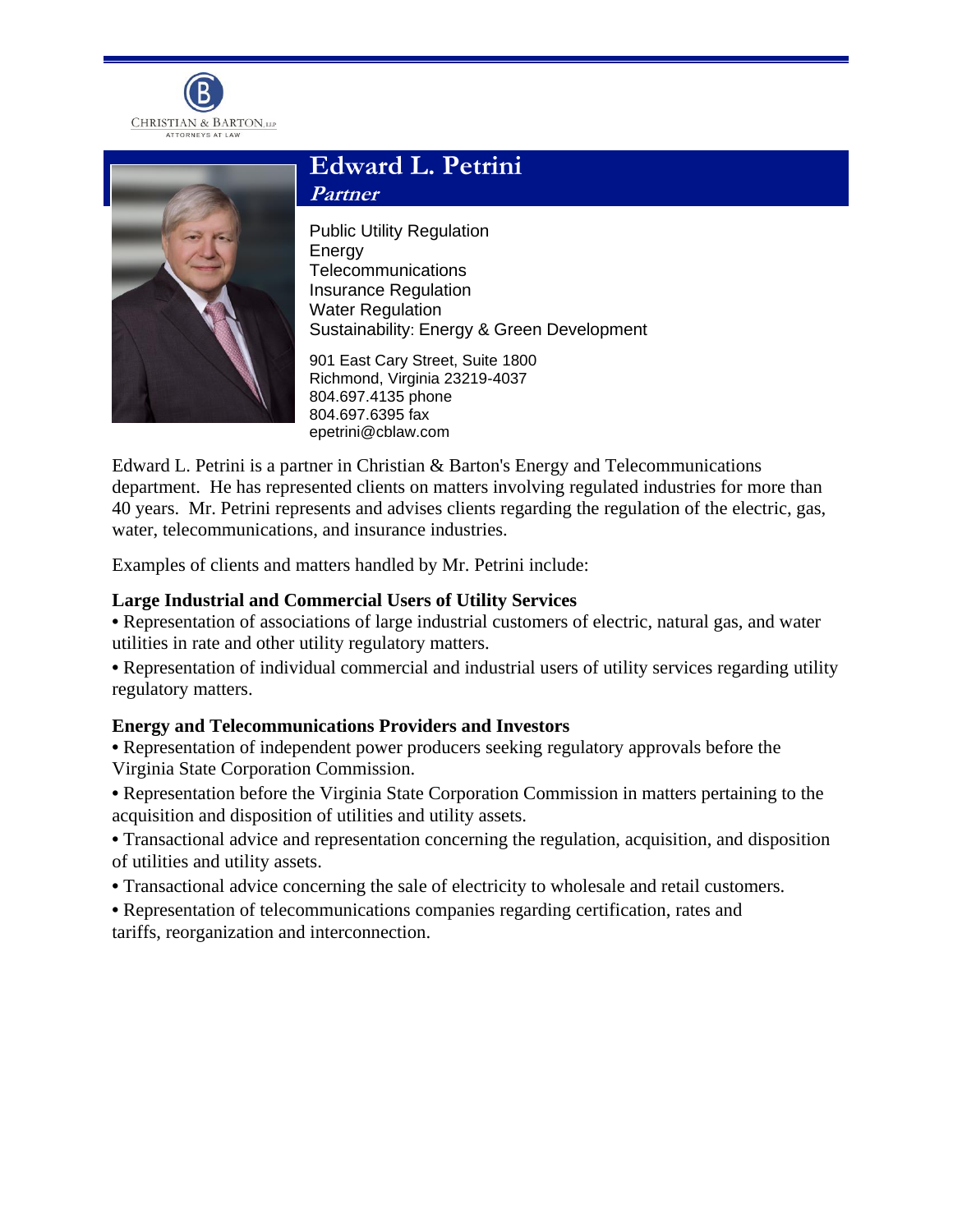# **Builders, Developers and Property Owners**

**•** Representation of builders, developers, and property owners on regulatory matters before the Virginia State Corporation Commission regarding electric, natural gas, telecommunications, and water utilities.

**•** Representation of individual builders, developers and property owners in negotiations with electric and gas utilities regarding the provision of service.

**•** Representation concerning the development of an electric cooperative's guidelines for builders and developers regarding the installation of facilities and the provision of service in planned and existing developments.

#### **Governmental Entities and Other Representation**

**•** Advice and representation regarding the construction of electric generation, transmission and distribution facilities.

**•** Representation in appeals, including appeals to the Virginia Supreme Court, of electricity and telecommunications regulatory orders.

- **•** Representation before the Virginia General Assembly on legislation affecting utility rates.
- **•** Representation and advice concerning insurance licensing and regulation.

#### **EDUCATION**

**University of Michigan Law School, J.D. Michigan State University, B.A.,** with high honor

ADMISSIONS Virginia Michigan

# PRIOR EXPERIENCE

• Prior to joining Christian & Barton in 1997, Mr. Petrini served as Senior Assistant Attorney General and Chief of the Insurance and Utilities Regulatory Section of the Office of Attorney General of Virginia. In that position, he served two terms as President of the National Association of State Utility Consumer Advocates, which consists of state offices authorized by law to represent consumers of utility services before state and federal regulators and the courts. **•** Mr. Petrini served as an Assistant Attorney General in the Michigan Attorney General's office,

where he concentrated on public utility regulatory matters. Mr. Petrini worked for, and represented, nonprofit organizations, primarily on public utility matters, prior to this appointment.

# RECOGNITIONS

**•** *The Best Lawyers in America©* Energy Law, 2007-2022

**• Legal Elite** *(Virginia Business)* Legislative/Regulatory/Administrative Law, 2008, 2010

# PUBLICATIONS/PRESENTATIONS

**•** Mr. Petrini has made presentations at numerous seminars and conferences, primarily on public utility regulation.